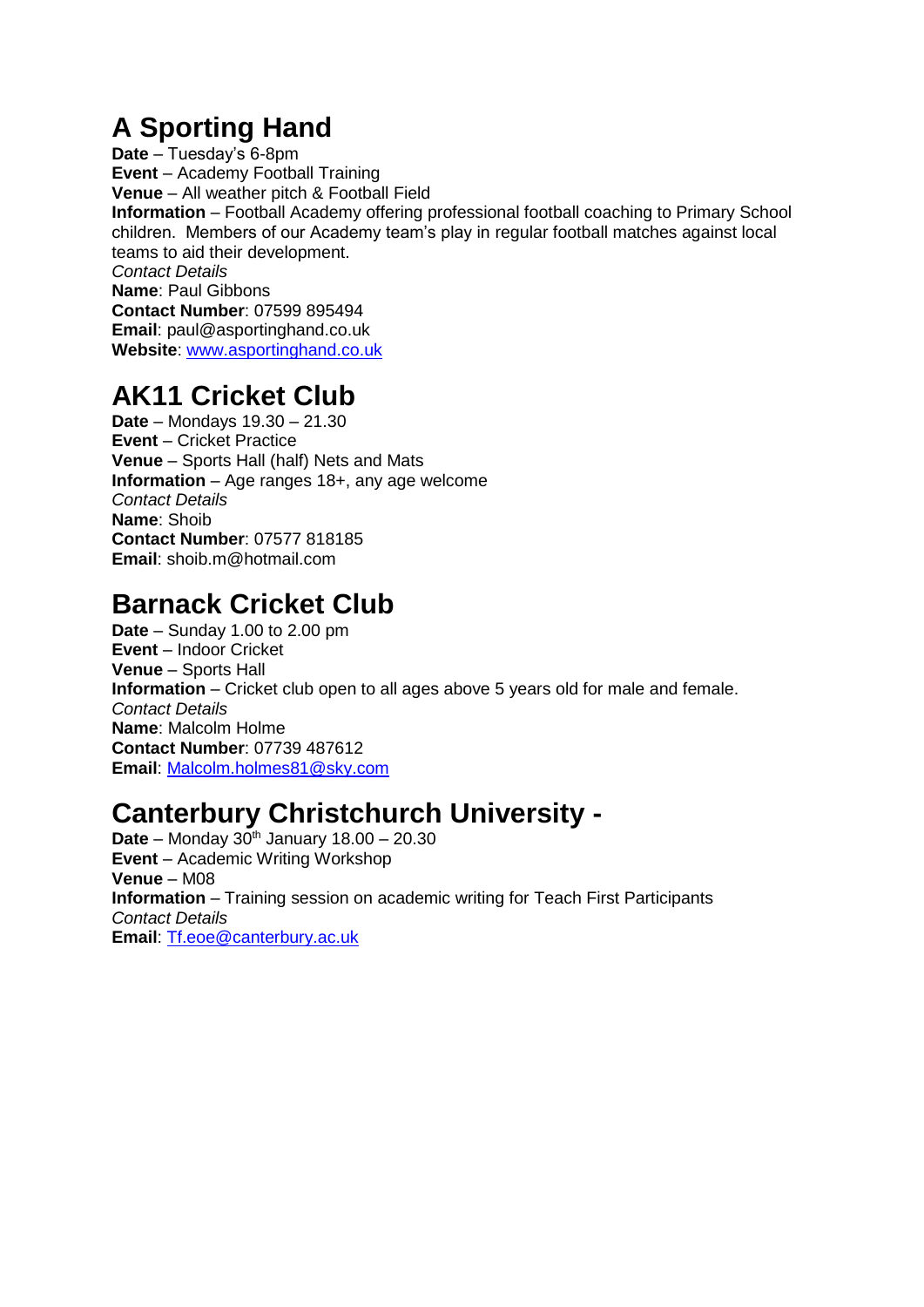## **City of Peterborough Hockey Club**

**Date** – Saturday mornings where extra pitches needed **Event** – League hockey **Venue** – All weather pitch **Information** – Hockey for both men and women. League hockey from ages 13 upwards. Mini and junior hockey from ages  $5 - 18$ . Veterans hockey for ages  $40 - 70$ . Club was formed around 60 years ago and is based at Bretton Gate, next to the City Hospital for midweek training and weekend games *Contact Details* **Name**: All contact details are on our club website **Email**: All contact details are on our club website **Website**: [www.cityofpeterboroughhockeyclub.co.uk](http://www.cityofpeterboroughhockeyclub.co.uk/)

# **Combat Academy Peterborough**

**Date** - Wednesdays 6.30pm **Event** – Self Defence Classes **Venue** – A05 and Field **Information** - Mixed class teaching reality based self-defence unarmed combat military style *Contact Details* **Name**: Emmanuel **Contact Number**: 07760667658 **Email**: [em@combat-academy.co.uk](mailto:em@combat-academy.co.uk) **Website**: [www.combat-academy.co.uk](http://www.combat-academy.co.uk/)

# **Deafinitely Sign Language Tuition**

**Date** – Tuesday night's 18.00 – 19.30 **Event** – Sign Language Tuition **Venue** – M07 & M08 **Information** – Deafinitely is a Sign Language tuition provider and we are registered with Signature who are the awarding body of the qualifications we deliver. We welcome students of any age and consider ourselves to be fully inclusive. We also deliver Deaf awareness training as well as BSL level 1 and 2 course. We provide Taster Days and short conversational courses. We employ both hearing and Deaf tutors to deliver our qualifications. *Contact Details* **Name**: Carol Graves **Contact Number**: 07783 215509 **Email**: [carol.graves@peterborough.ac.uk](mailto:carol.graves@peterborough.ac.uk) or [carol@deafinitely.co.uk](mailto:carol@deafinitely.co.uk)

# **Door Step Club Central**

**Date** - Thursday 18.00 – 19.30 **Event** – Football **Venue** – All weather pitch **Information** - Football for males aged between 12 and 19. The club has been running for 3 plus years. We hold football coaching and matches *Contact Details:* **Name**: Zahid Masuad **Contact Number**: 01733 864489 **Email**: [zahid.masaud@peterborough.gov.uk](mailto:zahid.masaud@peterborough.gov.uk)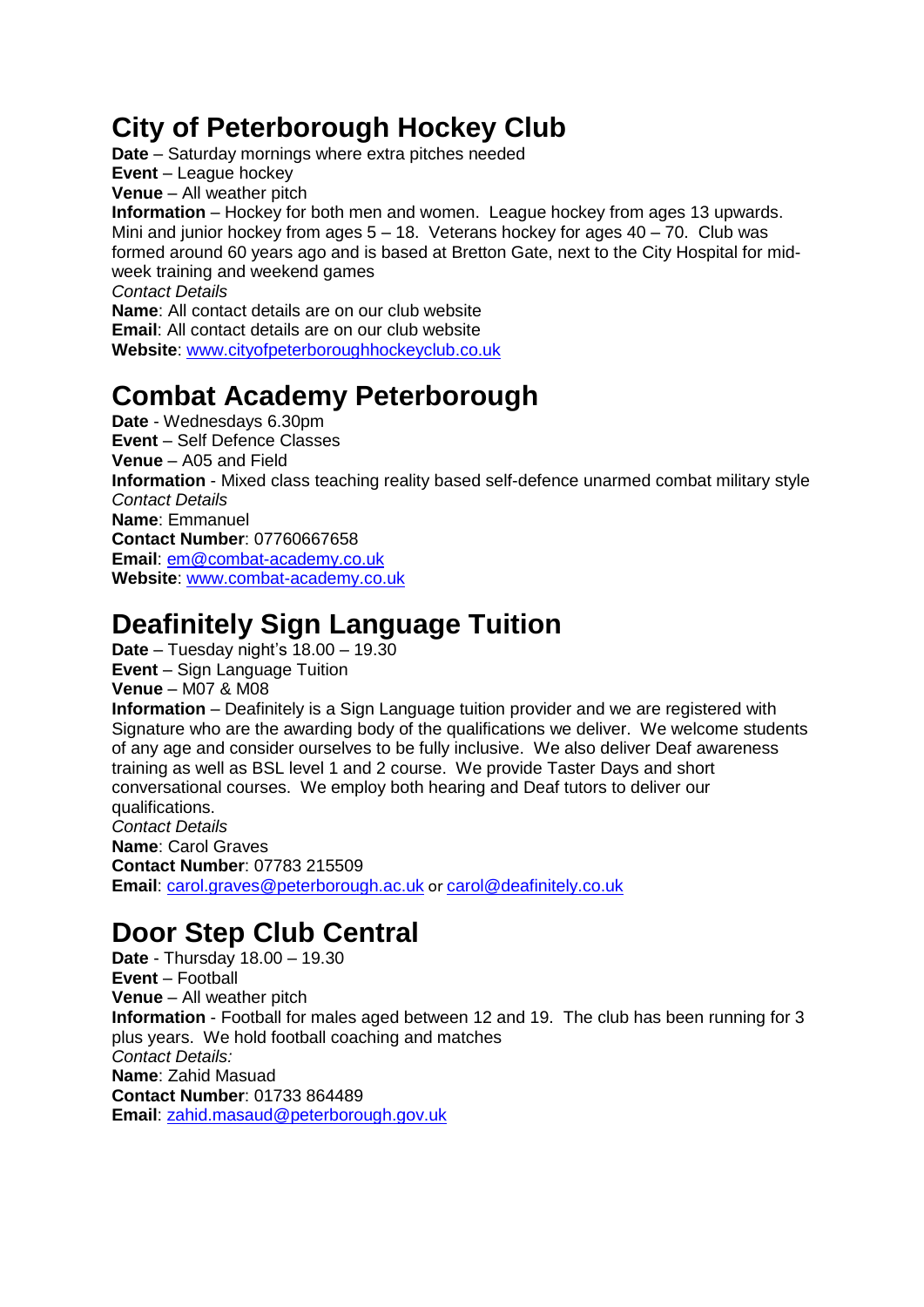### **Kuk Sool Won of Peterborough**

**Date** – Tuesday – 6pm – 9pm, Thursday – 6pm – 8pm, Friday 6pm – 9pm **Event** – Martial Arts – Self Defence **Venue** - Drama studio – A05 **Information** – Martial arts – Self-defence. Fitness, flexibility and confidence training. Open to all ages, children and adults since 2014 *Contact Details:* **Name**: David Storey **Contact Number**: 07717 848215 **Email**: [davidstorey15@gmail.com](mailto:davidstorey15@gmail.com) **Website**: [www.kswpeterborough.co.uk](http://www.kswpeterborough.co.uk/)

# **Life Church**

**Date** - Sundays 10am – 12pm **Event** – Church **Venue** – Lecture Theatres and Classrooms for youth and kids. **Information** – We are a vibrant and growing community of Christians based in the city of Peterborough (UK) and the surrounding areas. Life Church attracts people of all ages and from a diverse range of social and ethnic backgrounds *Contact Details:* **Contact Number**: 01733 552227 **Email**: [hello@life-church.eu](mailto:hello@life-church.eu) **Website**: [www.life-church.eu](http://www.life-church.eu/)

# **MCC**

**Date** – Saturdays 12-4pm **Event** – Cricket Coaching Session **Venue** – Sports Hall **Information** – Coaching session for cricket *Contact Details:* **Name: Bash Contact Number**: 07581 348871 **Email:** [Bashrat.hussain@thomasdeaconacademy.com](mailto:Bashrat.hussain@thomasdeaconacademy.com)

# **No Strings Badminton**

**Date** – Thursday Evenings, Term Time only 19.00 – 20.30 **Event** - Badminton **Venue** - Sports Hall **Information** – No strings is aimed at beginners/intermediate players, who would like the opportunity of playing regularly, without committing to a club. Coaching is available and beginners or those returning to the sport after a long break are welcome. It is a turn up and pay basis, currently £4.00 per session. We have been running for 1 year. *Contact Details:* **Name**: Angela Sharman **Contact Number**: 07941 172228 **Email**: [angelasharman2@gmail.com](mailto:angelasharman2@gmail.com)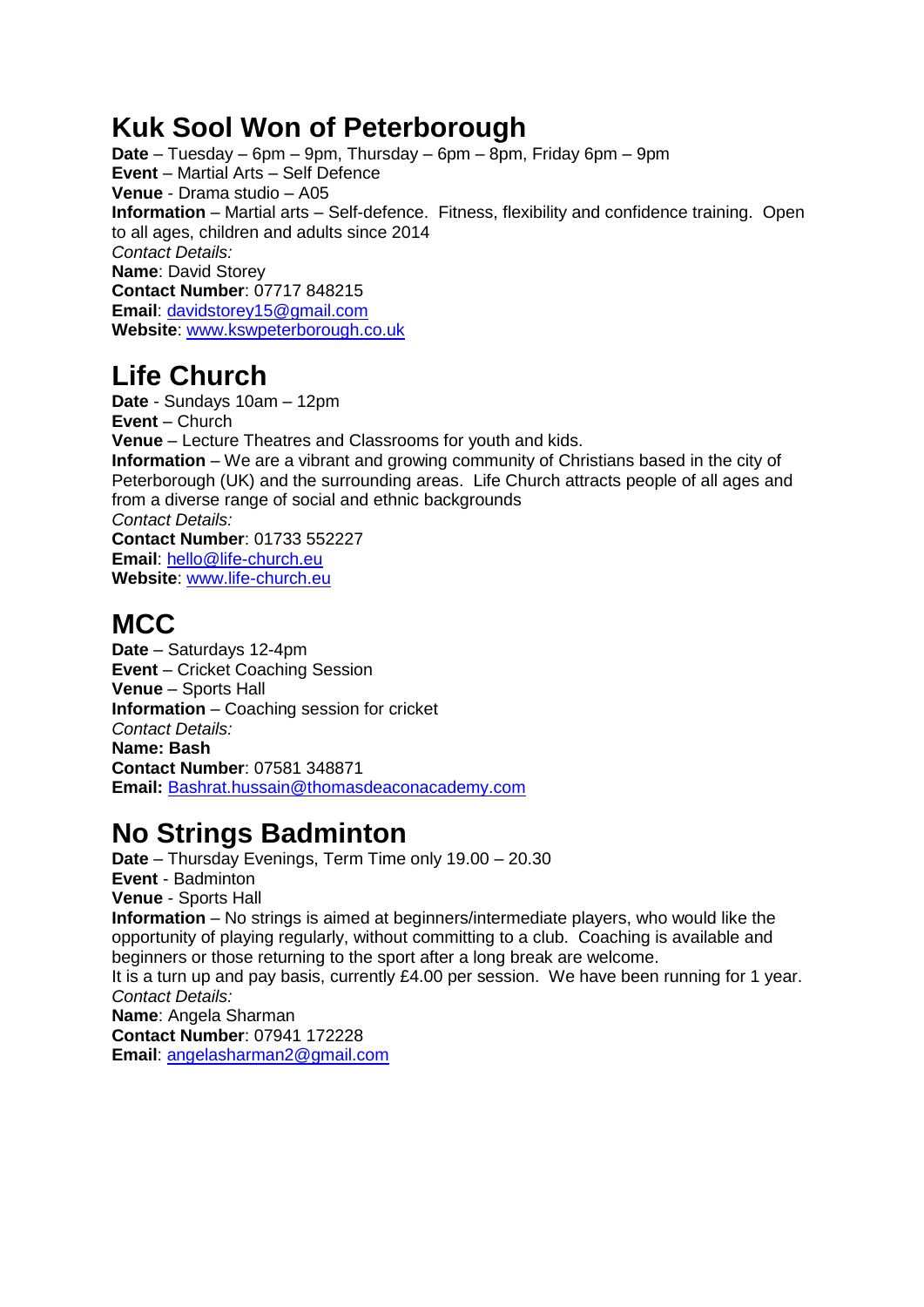# **Peterborough Central Badminton Club**

**Date** - Tuesday evenings 19:30 to 21:30 **Event** - Badminton **Venue** - Sports Hall **Information** – As one of your local clubs, PETERBOROUGH CENTRAL BADMINTON CLUB would like to invite new players. We are a friendly mixed ability club catering for juniors and adults, from beginner to county level. First night is free For more info, contact via Facebook, Peterborough Central Badminton Club *Contact Details:* **Email**: [bill@purdon.org.uk](mailto:bill@purdon.org.uk) **Facebook**: Peterborough Central Badminton Club

## **Peterborough City Badminton Club**

**Date** – Thursday Evenings, Term Time only 19.00 – 21.30 **Event** - Badminton **Venue** - Sports Hall **Information** – Badminton for members who can already play badminton. Male and Female. *Contact Details:* **Name**: Gordon Kind **Contact Number**: 01778 344041 **Email**: [brian@hawesbr.fsnet.co.uk](mailto:brian@hawesbr.fsnet.co.uk) **Website**:<http://www.peterboroughcitybadminton.co.uk/>

#### **Peterborough Junior Foxes**

**Date** – Wednesday & Friday **Event** - Football **Venue** - Pitches **Information** – Children age 7-14. Football. Running since December 2016 *Contact Details:* **Name**: Mark Angel **Contact Number**: 07919 206347 **Email**: [info@peterboroughjuniorfoxes.co.uk](mailto:info@peterboroughjuniorfoxes.co.uk)

### **Peterborough Town Cricket Club**

**Date** – Fridays (6-9pm) Jan-April and Saturdays (09.30 – 11.30) Feb-April **Event** – Cricket Practice **Venue** - Sports Hall **Information** – PTCC – 5 weekend teams. Juniors, U9, U11, U13, U15. Using TDA facilities some 10 years now. Club based at Bretton Gate, Peterborough. Peterborough's leading and biggest cricket club for seniors and juniors. *Contact Details:* **Name**: Brian Howard **Email**: [howard081@virginemedia.com](mailto:howard081@virginemedia.com) **Website**: [www.peterboroughtowncc.co.uk](http://www.peterboroughtowncc.co.uk/)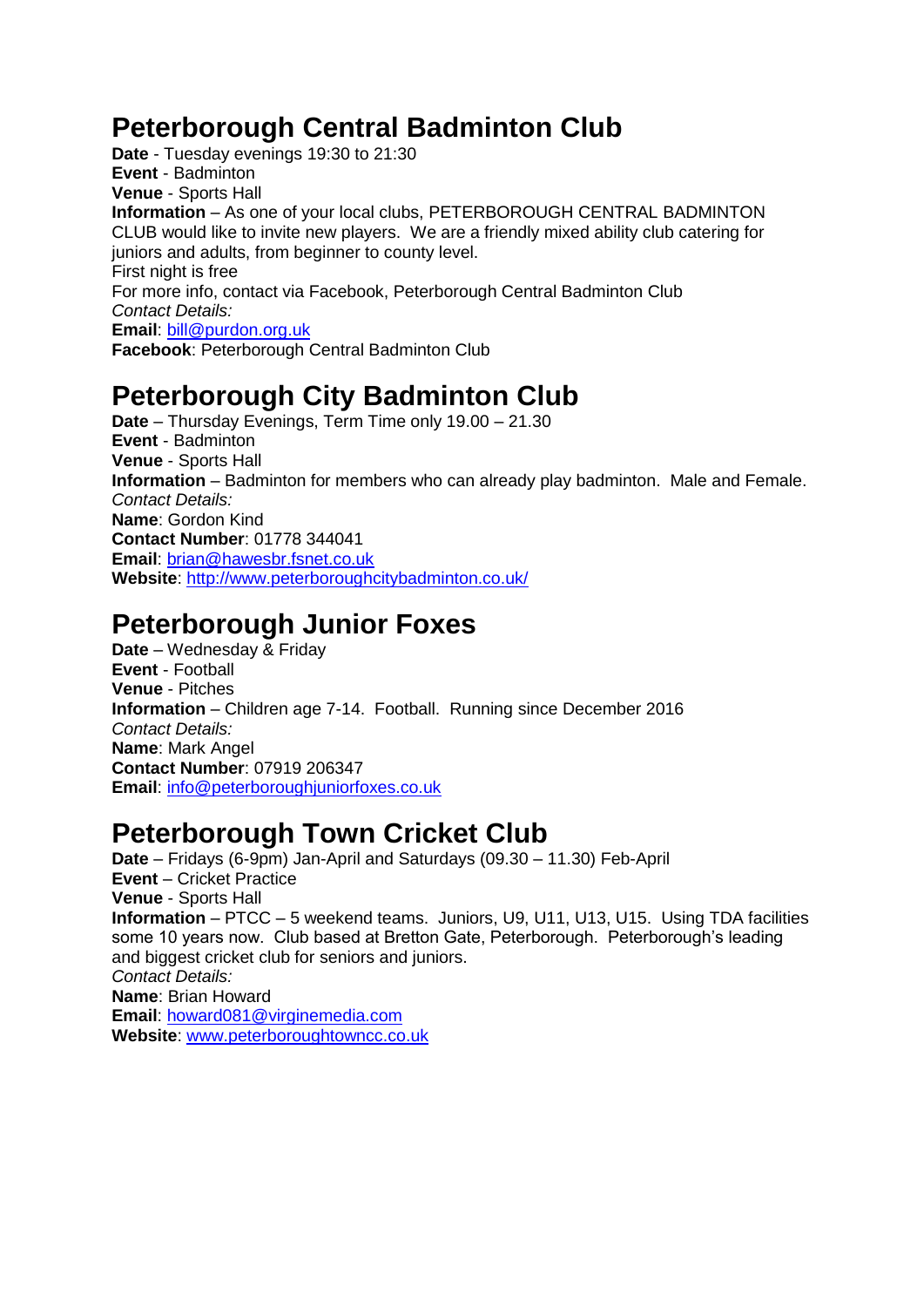### **Polskie Ognisko Muzyczne w Peterborough (Polish Music Centre in Peterborough)**

**Date** – 22nd April 2017 08.30 – 18.00 **Event** – 1<sup>st</sup> Polish Singing Contest for Children in the UK **Venue** – Drama Theatre & Refectory **Information** – Polish music centre is running about 2 years now is committed to supply children and young adults with knowledge of how to play om instruments like piano, guitar etc. We opened singing class this year as well. We love working with children, all of us have a diploma in our professions. All classes are in Polish language, as we supporting bilanguages children. *Contact Details:* **Name**: Martyna Bilska **Contact Number**: [07703](mailto:joannbernat@gmail.com) 337649 **Email**: info@pompeterborough.org.uk **Website**: [www.pompeterborough.org.uk](http://www.pompeterborough.org.uk/) or [www.aplauzfestival.co.uk](http://www.aplauzfestival.co.uk/)

## **Polskie Ognisko Muzyczne w Peterborough (Polish Music Centre in Peterborough)**

**Date** – Twice yearly **Event** – Music Concert **Venue** – Drama Theatre **Information** – Music tutoring for children aged 5-15. We have been operating since January 2016. *Contact Details:* **Name**: Martyna Bilska **Email**: [info@pompeterborough.org.uk](mailto:info@pompeterborough.org.uk) **Website**: [www.pompeterborough.org.uk](http://www.pompeterborough.org.uk/)

### **Romani in Peterborough (Romanians in Peterborough)**

**Date** – Saturdays, 10:00 – 14:00 **Event** – English classes for the Romanian Community **Venue** – M03 **Information** – The Romanian Facebook Group is going for nearly 6 years now, trying to build a community and help new comers with their integration. This is orientate towards the Romanian nationals of all ages/genders/etc *Contact Details:* **Name**: Vio Mehedintu **Contact Number**: 07863 339369 **Email**: [vio.mehedintu@ntlworld.com](mailto:vio.mehedintu@ntlworld.com) Website:<https://www.facebook.com/groups/RomaniInPeterborough/>